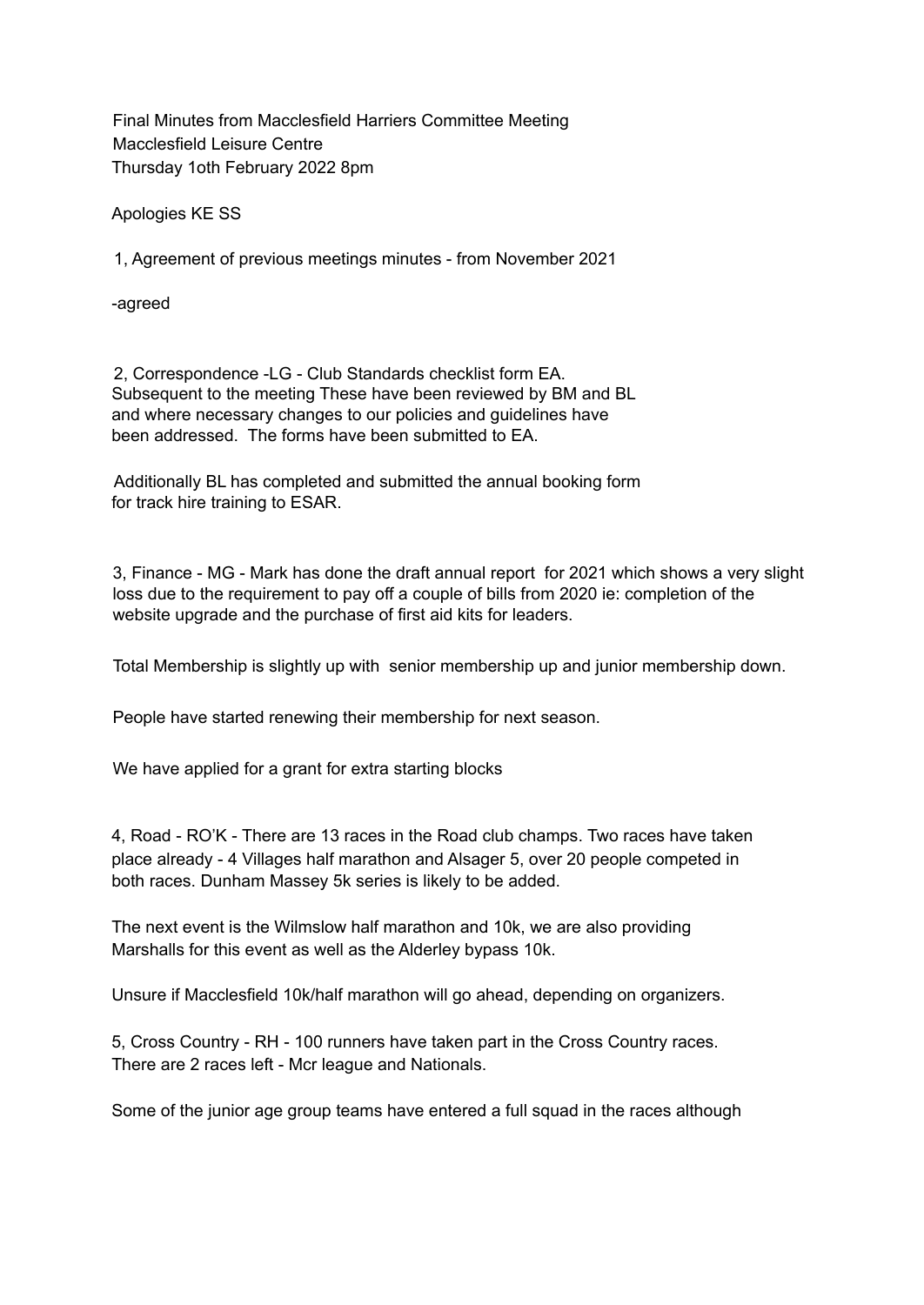some juniors have dropped off and there has not been a full team.

Runners have entered and paid for themselves for the races which has worked well less hassle for the team managers and it hasn't affected numbers competing. It only costs £7 for the Mcr season so is very good value.

6, Track and Field - BM - Preparation for the 2022 season is well underway.

We are hosting 4 events in addition to assisting with the Cheshire T & F Championships. The full calendar of events is on the T&F section of the website.

The next things on our calendar are 2 pre-season coaching clinics on Sat 26th March and Sat 2nd April to which athletes on our waiting list will be invited. We currently have nearly 100 on the U13 waiting list although all U15s have been offered places.

We are holding an open meeting on 23rd April at the track which is for all age groups covering a range of activities.

The indoor track and field report for 2021 is on the website. We have 2 athletes competing at the EA Age group Indoor championships at the weekend.

As always we need lots of volunteers and officials to help at these events. Your help is much appreciated. Please contact Barbara Murray if you can help in any way.

7, Fell - TW - Lots of people are still running with the fell group about 20 new people have joined fell in the last few months.There were about 30 people out Wed evening 9th Feb even though the weather was bad!

There are 3 race series with 8 races each. Peaks trail, High fell and Summer series

Lots of athletes are entering races with 38 Macclesfield Harriers booked for Cumbria which accounts for more than 10% of the field.

There are a couple of new races in the Summer series although there is no Forest 5 race. Terrys High 5 race has been moved to the end of July from February. Following a request from the sheep dog trials organisers we have informed them because of other commitments on the day we will not be able to organise the fell race.

There are to be an extra couple of modules added on to the LIRF course covering fell, hill, trail and mountain terrain. A couple of leaders are hoping to book on the mountain module course soon. This module is being piloted February and March 2022 and will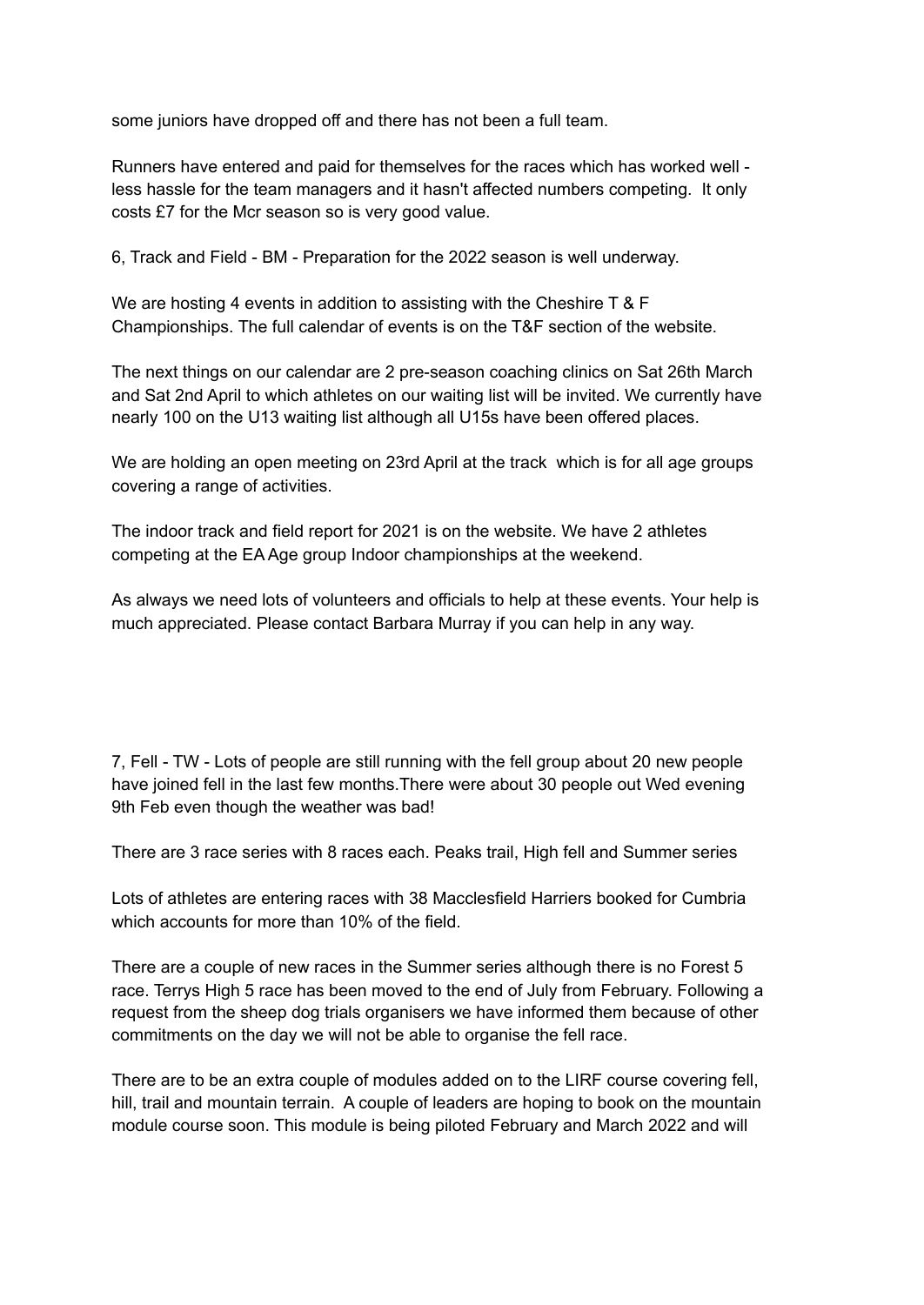be available for general booking shortly after.

8, Statistics - KE- All records updated.

9, Club colours - SS1 - The club has a good stock of kit.

10, AOB - BL - Bob has posted a Spring update of club activities on the website.

Following meetings with ESAR hire charges for training and competitions have been agreed. Competition charges work out about the same as negotiated 2 years ago. Training charges remain the same and include floodlights, a member of ESAR in attendance for opening up/closing and use of the clubhouse.

The track is due to be brushed, washed and flushed at the end of February.

The throws cage doesn't meet the guidelines. In the Interim we have put in place a revised risk assessment that reduces the risk when hammer is taking place and ESAR have applied to EA for a grant to do the work.

Neil Gunn has researched (and produced a summary of questions and responses) Registration and Payment system service providers for Internal Club events and Socials to prevent organisers potentially being out of pocket due to no shows. We will trial a couple of the online booking systems based on the type of event.

For the special awards at the presentation evening I have asked the section heads (BM, RH, TW and RO'K) to collate the nominations on the 1st March and make the necessary decisions so that vouchers etc can be obtained.

We are looking to recruit new Committee members as we have a couple of positions vacant and some Committee members looking to step down. These positions are:

Chair

Publicity officer

2nd Welfare officer

Track and Field manager - from 2023 season

Mens and junior Cross country manager - from the end of this season

Secretary - in talks with replacement

If anyone is interested in any of the above roles please contact us. All current committee members' details are on our website or you can contact them in person for more